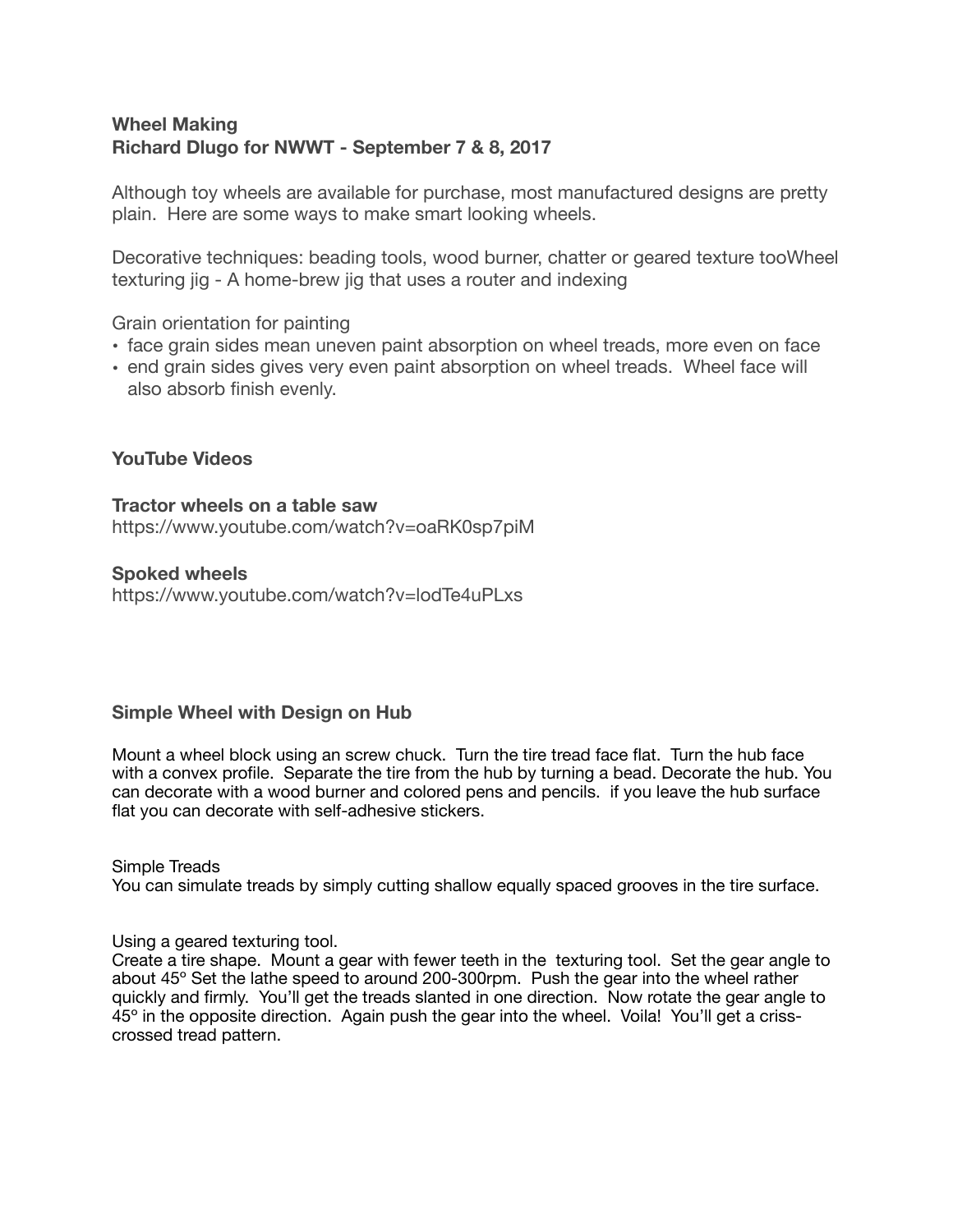**Large treaded wheels using a router.** 

**Perpendicular Treads**



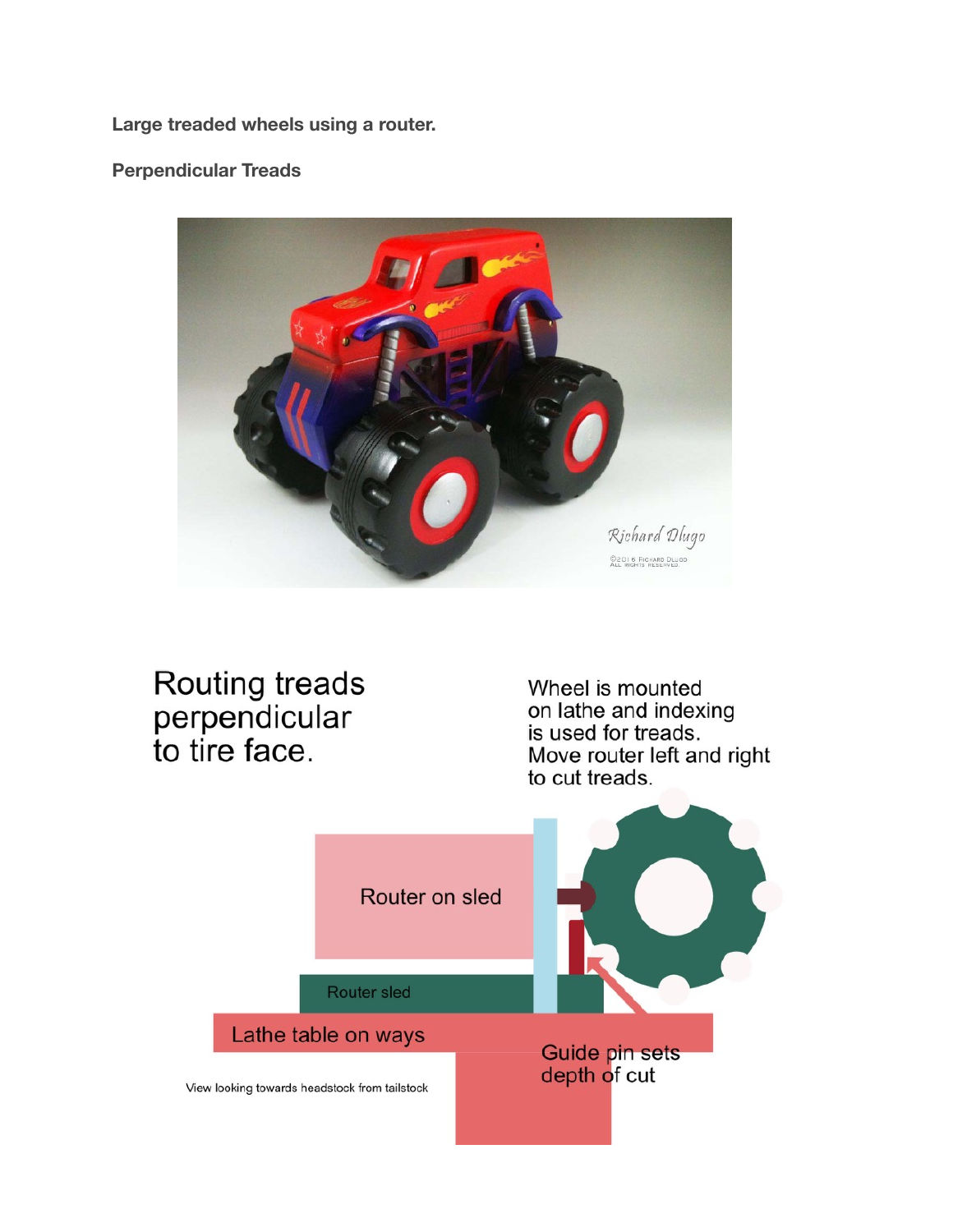**Angled Treads**  Monster Truck Tires

These are large wheels with 45° angled treads. The Monster Truck wheel is about twice as wide as a tractor wheel. Treads are made using a router mounted on a homemade lathe table.





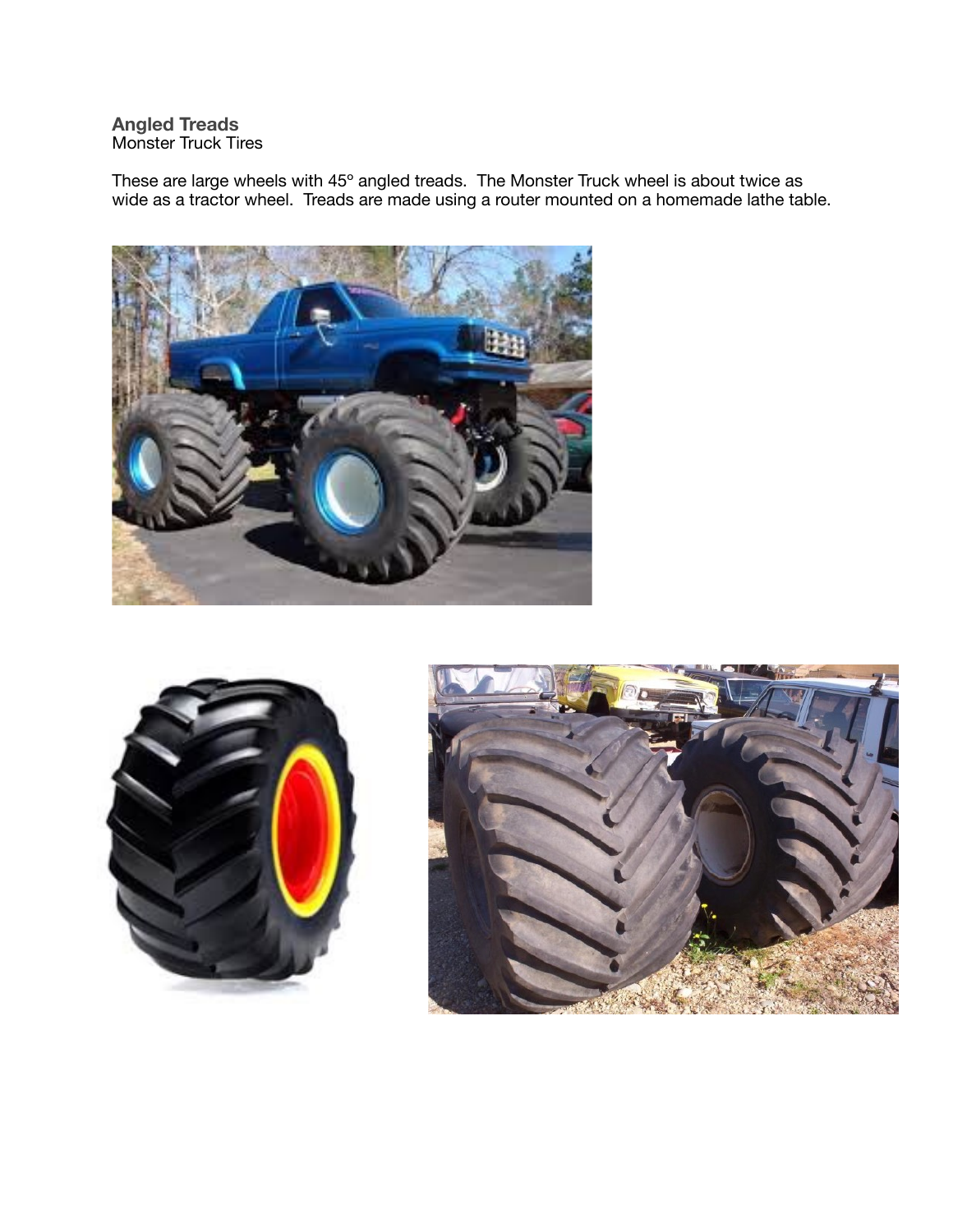# **Tractor Tires**

Tractor tires are simply narrower than monster truck tires. Both types of tires follow the same routing steps.



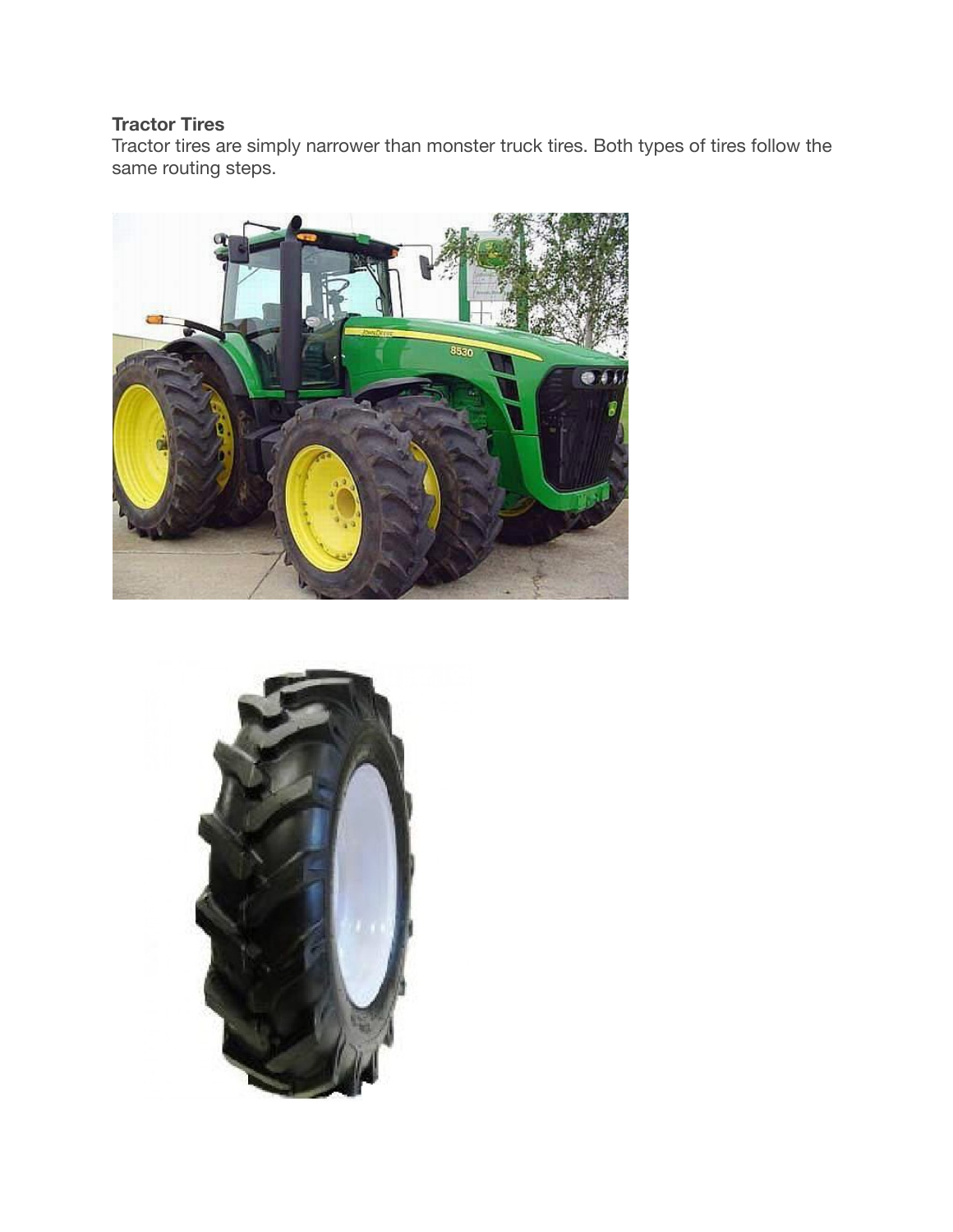Angled tires require a jig that will hold the wheel and allow indexing. The jig is simply a cylinder that has a tenon to fit your 4-jaw chuck, and a 45º beveled surface at the opposite end. In the center of the bevel a hanger bolt has been screwed in to hold the wheel.

First turn a basic wheel with a 1/4 hole in the center. You may want to create a recess for the hub at this time. You will want to create a test wheel first and check all your router table, fence and depth of cut settings first. Then use this wheel as a template for the other wheels you will make with the same design.

Decide how many treads you want to rout. Make sure you consider the size and depth of the router bit you will use. Use the indexer on your lathe to scribe pencil lines across the surface of the treads.

Mount the 45º routing chuck in your 4-jaw chuck and position it with the short side of the chuck directly up. Lock the lathe spindle in position. Attach the wheel onto the hanger bolt. Position your router and any fences you'll need on the router table to control its movement. Position the guide pin and depth of cut that the bit will take. Position the bit at your first index line. Start routing. To keep the wood from possibly burning, take 2 or 3 shallow cuts rather than one deep one.

To do the other side of the wheel turn the chuck 180º so that the long side of the chuck is directly up. Position everything again. You may need to reposition the depth of cut.

Because of all this repositioning it should make more sense now for you to make a test wheel first. Also once you finish one side of one wheel, do all the same sides of the rest of the wheels so that you reduce the amount of setup time.

Be aware of the placement of the hub so that the treads will be correctly oriented for each side of the vehicle. Thus you can make the treads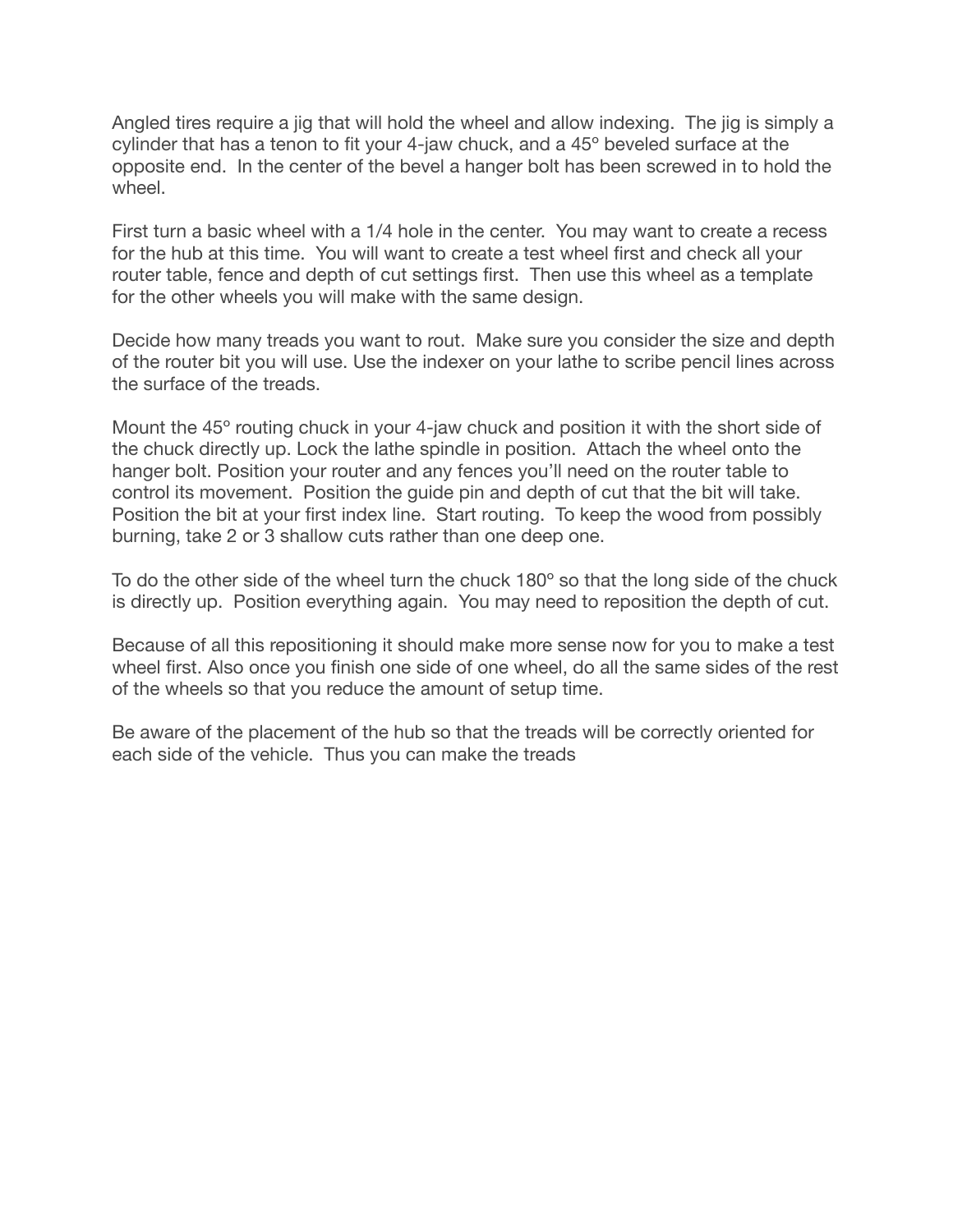

45º chuck in down position



45º chuck in up position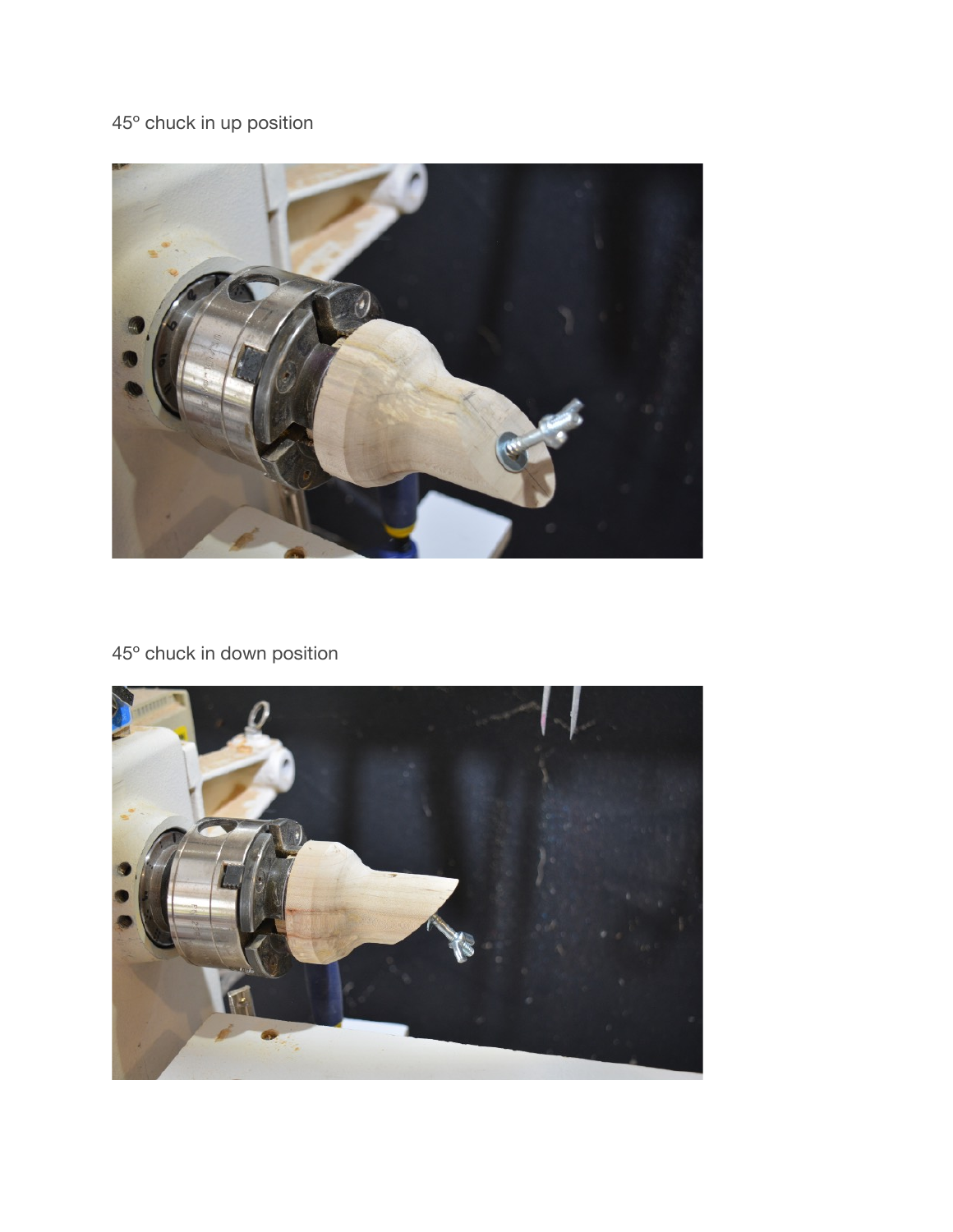Chuck with wheel attached



Bit in a tread groove controlled by the guide pin.

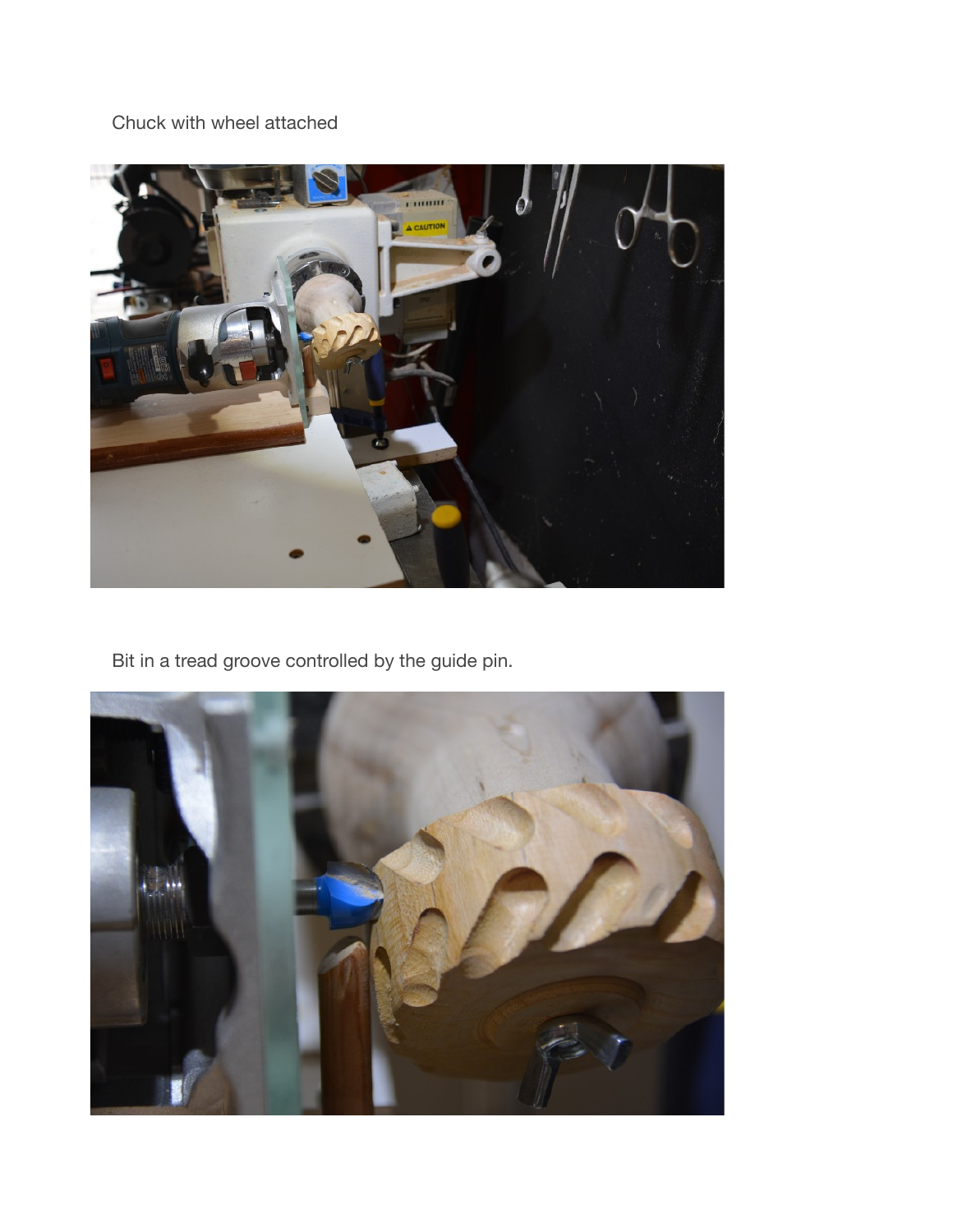These two photos show another version of the 45º jig. This one has a 1/2" hole drilled in the middle and facilitates the use of a Beall collet. The usefulness of this is that you can create a larger recess in your wheel before you rout the treads. The disadvantage is that it's harder to lock the wheel in place as you rout. You'll need some tape or other means to secure the wheel. Or if you're well coordinated and think you can do it safely, you can just try holding it with one hand while you move the router sled with the other.



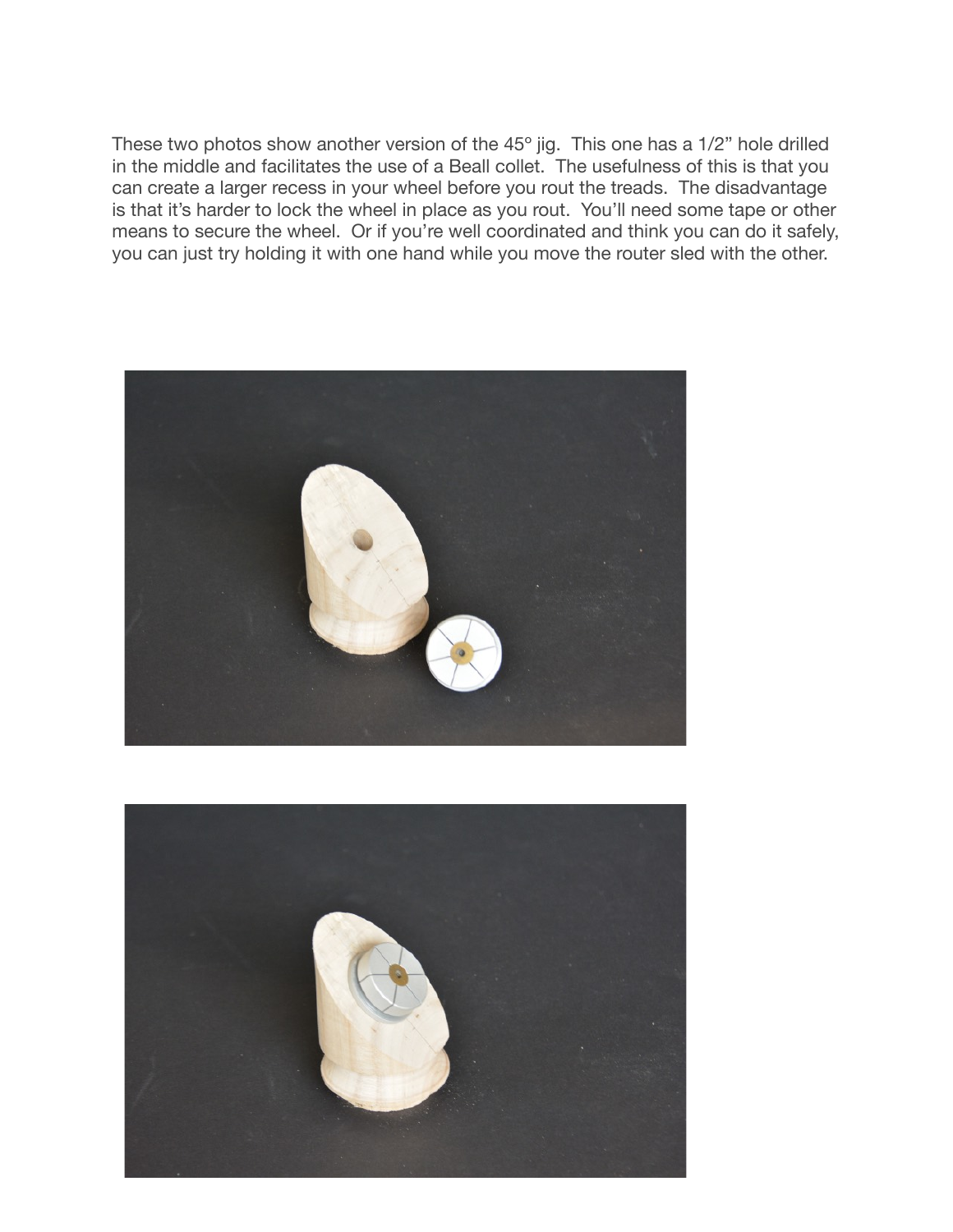## **Spoked Wheels**

The biggest challenge with these is to get the hub exactly in the center of the wheel. Most methods have you making the hub and wheel separately then attaching spokes. This method has you working in a block of wood in which you will drill holes for the spokes and then create a recess in the block between the rim and the hub.

Create a cylinder as show in the diagram. Use dimensions appropriate for the piece you are making. Turn the largest diameter to that of the rim you want to make.

Use the indexer to mark the positions for the spoke holes. Drill these straight in through the rim right into the hub.

Next create a recess for where the spokes will be visible. As you create the recess the spoke holes will become visible in the hub. Tap in the spokes.

When all spoke have been tapped in clean up the excess protrusions and sand. Then part off behind the rim.

You can then make a tire to fit around the rim.